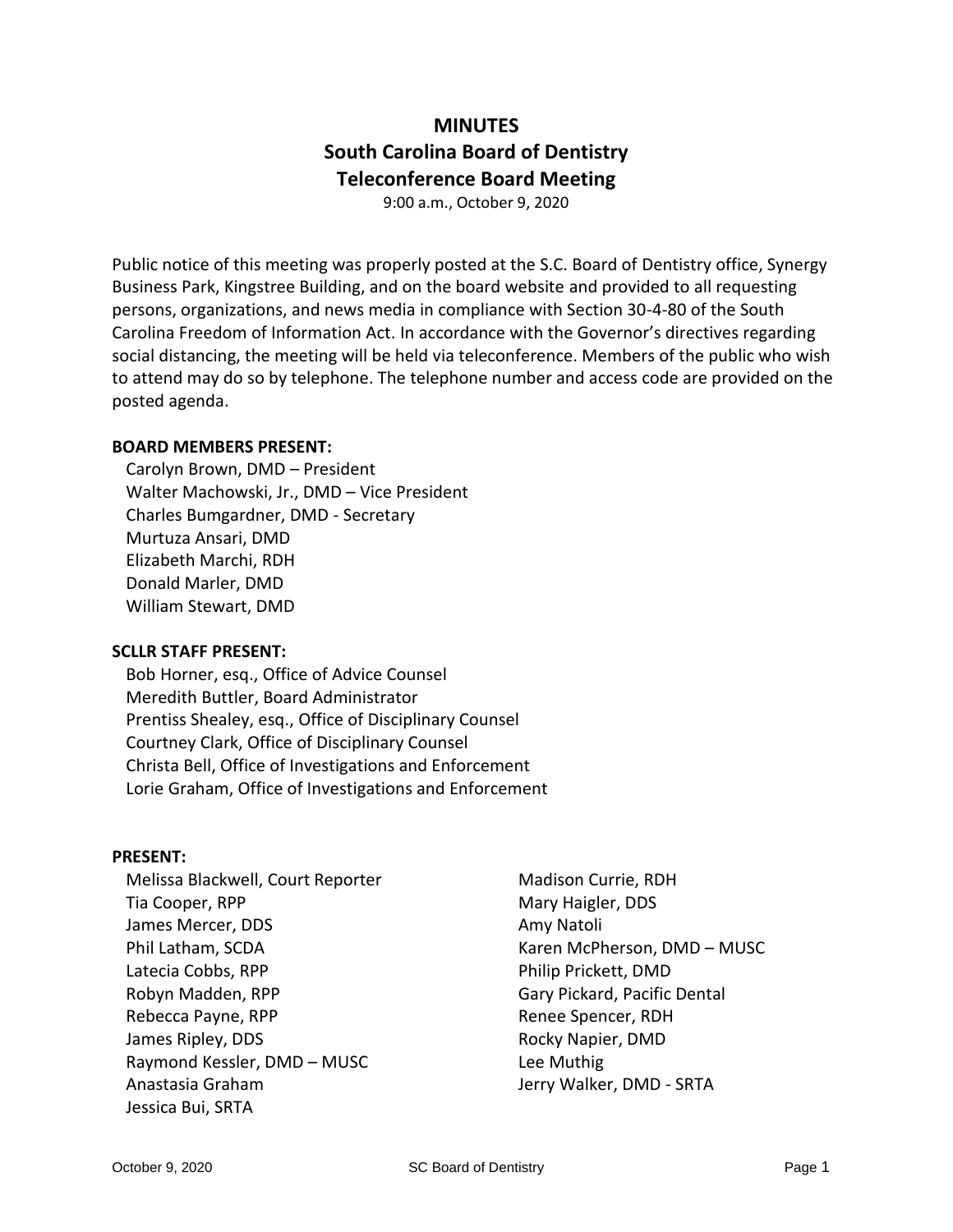**CALL TO ORDER**: President Brown called the meeting to order at 9:04 a.m.

### **APPROVAL OF AGENDA**

**Motion:** To approve the agenda. Marchi/Machowski/approved.

### **INTRODUCTION OF BOARD MEMBERS**

Each Board member provided a brief introduction of themselves.

### **APPROVAL OF EXCUSED ABSENCES**

No absences for approval.

#### **APPROVAL OF MEETING MINUTES**

**Motion:** To approve the minutes for the July 10, 2020 meeting. Bumgardner/Stewart/approved.

### **PRESIDENT'S REMARKS**

Dr. Brown thanked those for attending the meeting.

Vice-President, Walter Machowski, requested clarification on board members serving after their term has official expired. Mr. Horner referenced the Board's practice act which allows board members to serve until they resign or are replaced. Dr. Machowski asked if vacant seats are counted towards the quorum totals. Mr. Horner clarified that vacant seats are not counted when determining if the Board has a quorum during a meeting.

### **STAFF REPORTS**

a. Office of Investigations and Enforcement Statistical Report

On behalf of Ms. Angela Baldwin, Ms. Buttler reported that through the third quarter the Board had received a total of sixty five (65) complaints and through the second quarter thirty nine (39) cases have been closed.

b. Investigative Review Committee Report

On behalf of Ms. Baldwin, Ms. Buttler reported the IRC Committee met on October 1, 2020, recommending nine (9) cases for dismissal, five (5) letters of caution and one (1) formal complaint.

- **Motion:** To enter into executive session for legal advice concerning recusement. Bumgardner/Machowski/approved.
- **Motion:** To enter into public session. Machowski/Bumgardner/approved.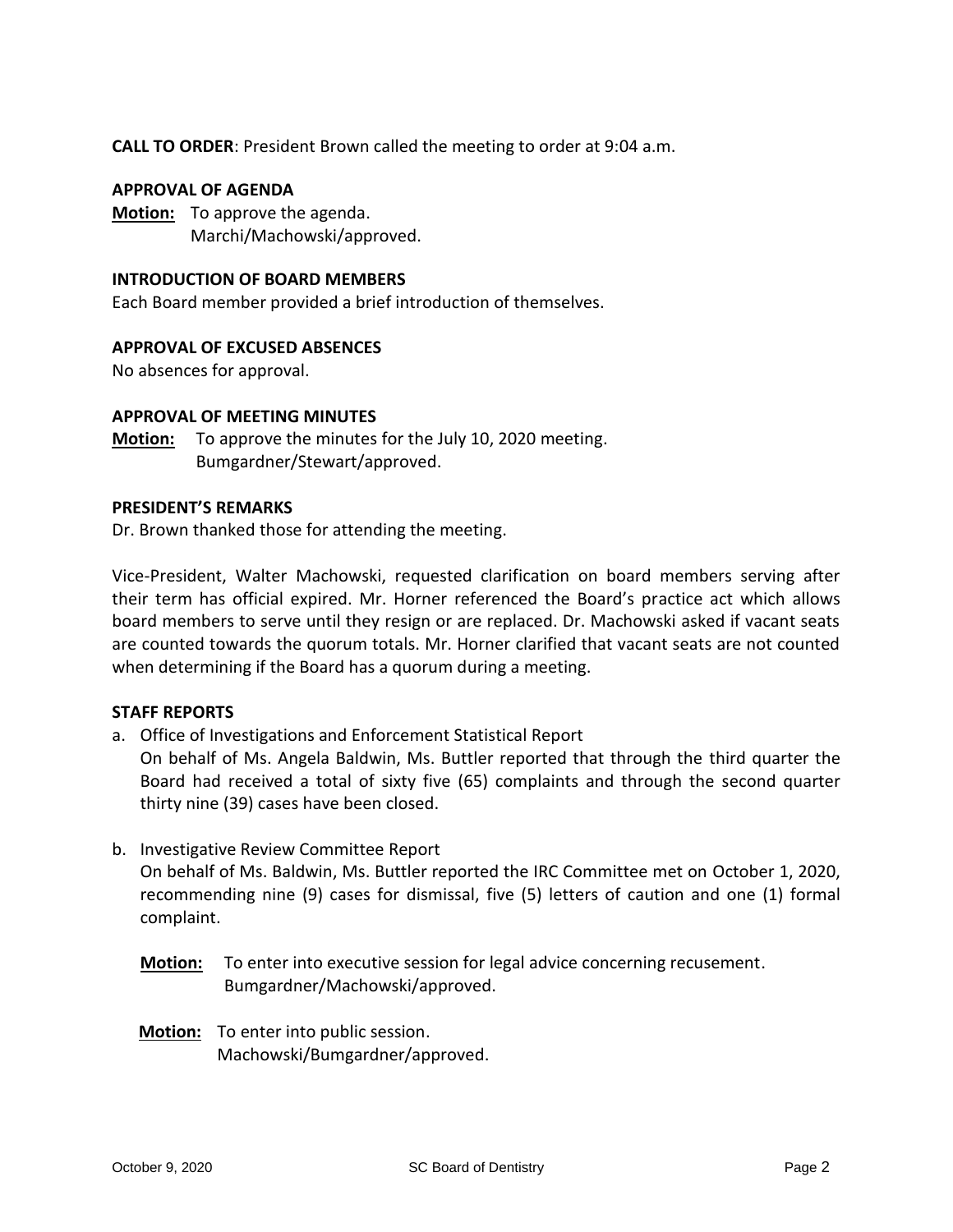Board President, Dr. Brown, noted for the record that no votes or actions were taken while in executive session.

- **Motion:** To accept the nine (9) cases for dismissal. Ansari/Marler/approved.
- **Motion:** To accept the four (4) cases for dismissal with a letter of caution, excluding 2020-33. Bumgardner/Ansari/approved.
- **Motion:** To accept the case 2020-33 for dismissal with a letter of caution. Dr. Bumgardner recused himself from the voting. Stewart/Ansari/approved.
- **Motion:** To accept the one (1) cases for formal complaint. Stewart/Marler/approved.
- c. Office of Disciplinary Counsel

Ms. Shealey reported there are currently thirty one (31) cases open, comprised of eighteen (18) respondents. Of the thirty one (31) cases, one (1) is pending Consent Agreement, one (1) is pending MOA, ten (10) are pending rescheduling, and one (1) is pending Board Hearings and two (2) have been closed.

### **DISCIPLINARY HEARING**

- a. 2018-160 Panel Recommendation Ms. Shealy stated the case has been rescheduled for the January 15, 2021 Board Meeting.
- b. 2011-72 Consent Agreement The respondent did not appear before the Board for a Consent Agreement hearing held in closed session.

**Motion:** To accept the Consent Agreement. Bumgardner/Marler/approved.

c. 2019-83 Memorandum of Agreement

The respondent appeared before the Board for a closed Memorandum of Agreement hearing. Respondent was not represented by counsel and was sworn in by the court reporter.

**Motion:** To accept the Memorandum of Agreement including the finding of facts and violations. The Board will impose the following sanctions: respondent shall be issued a private reprimand requiring practice in a group setting until further notice by the Board. Respondent is to be placed on probation for a period of five years and is required comply with other terms and conditions known to the Board and the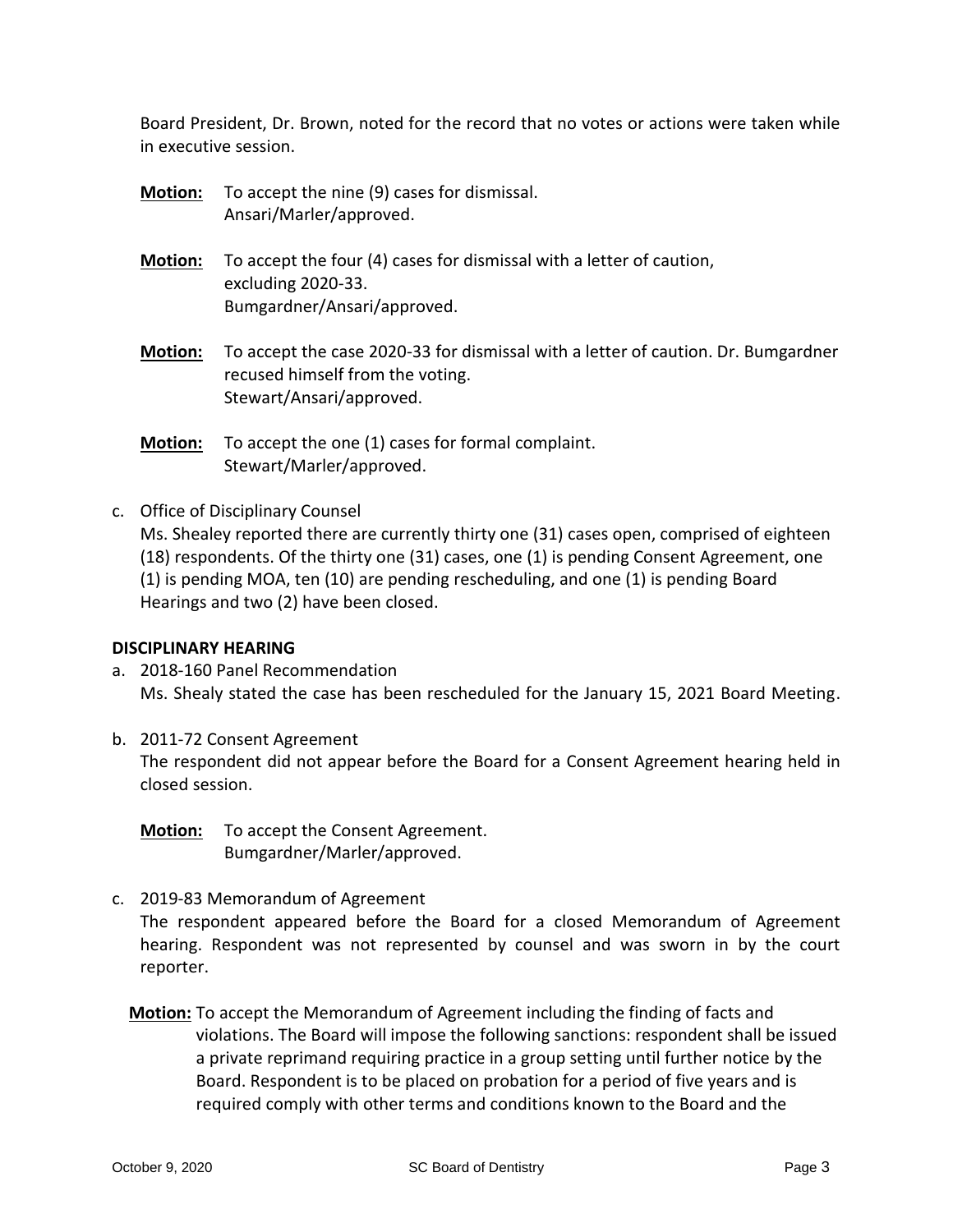Respondent. Machowski/Marler/approved.

# **APPLICATION HEARING**

# a. James Ripley, DMD

Dr. Ripley appeared before the Board for an application hearing in open session. He was not represented by counsel and was sworn in by the Board President, Dr. Carolyn Brown. Hearings are recorded by a certified court reporter in the event a verbatim transcript is necessary.

- **Motion:** To deny Dr. Ripley licensure by credential due to not having completed the required seventy (70) hours of continuing education within the last five years. Bumgardner/no second. Motion withdrawn
- **Motion:** To approve Dr. Ripley licensure by credential pending proof of submission of the required seventy (70) hours of continuing education within the last five years. Marler/Ansari/approved.

# b. Madison Currie, RDH

Ms. Currie appeared before the Board for a hearing. She was not represented by counsel and was sworn in by the court reporter. Hearings are recorded by a certified court reporter in the event a verbatim transcript is necessary.

**Motion:** To approve Ms. Currie's application for dental hygiene. Marchi/Machowski/approved.

# **REPORTS**

a. RPP Contract

Ms. Tia Cooper, Robyn Madden, and Dr. Rebecca Payne were present from Recovering Professionals Program. Ms. Madden shared with the Board that RPP's contract with LLR has been renewed and with the renewal, RPP is offering additional services. Ms. Madden presented an overview of new service offerings and requested the ability to send a questionnaire to all Board members to ensure RPP is serving the Board properly. Ms. Buttler will coordinate the sending and collection of questionnaires.

# b. SRTA Annual Meeting

The 45<sup>th</sup> Annual SRTA Meeting was held July 30 - August 1, 2020 in Virginia. Dr. Ansari attended the meeting and provided the Board with a written report.

# c. Manikin Examinations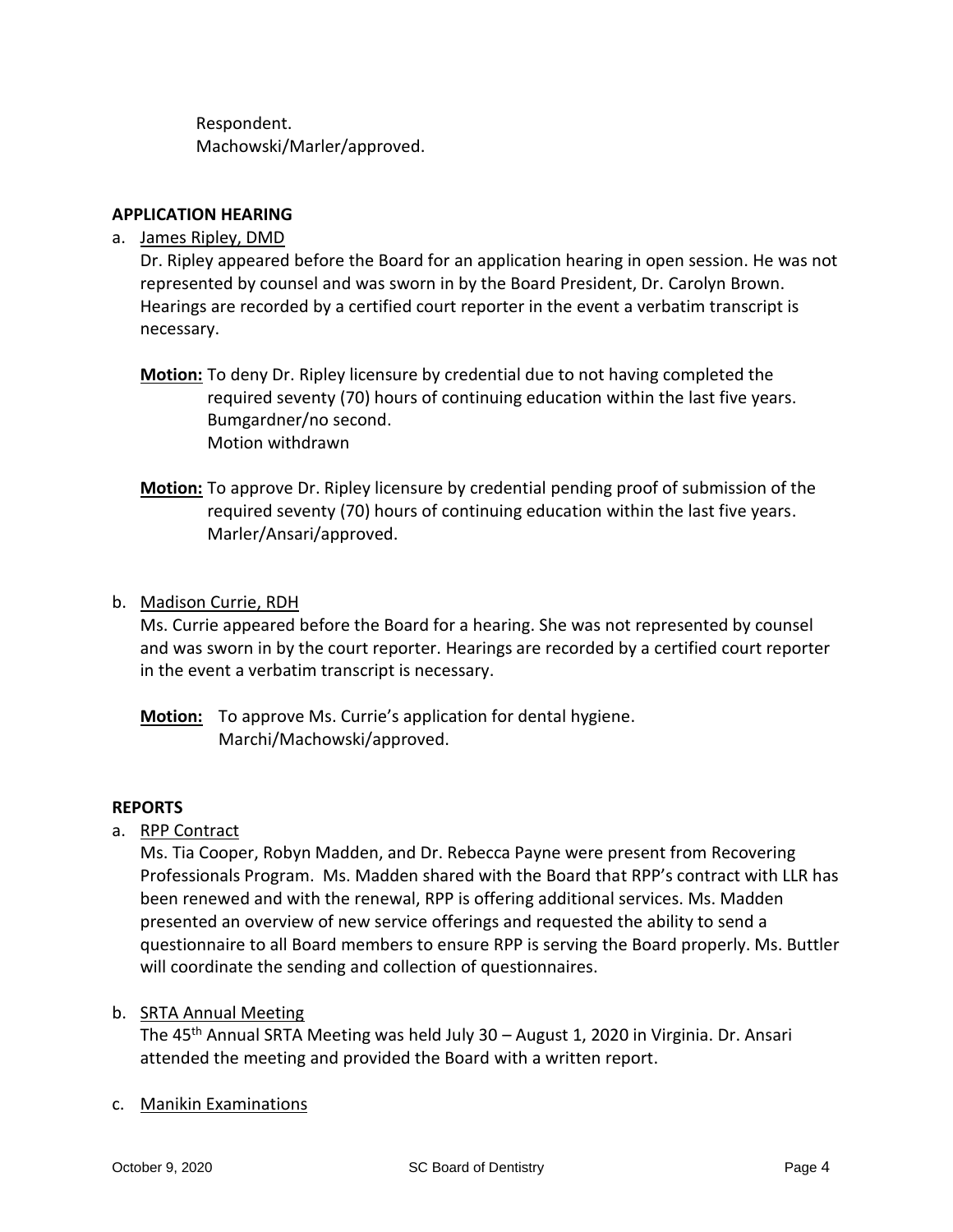Dr. Brown reminded the Board that the manikin-based clinical examinations for dental and dental hygiene have been approved for acceptance by the Board through December 31, 2020. The Board members were presented reports from CITA, CDCA, CRDTS and SRTA. Dr. Jerry Walker of SRTA was present for the meeting and provided additional information on the manikin examination and the improvements to the teeth being utilized for the examinations. Dr. Walker reported that to date there has been positive feedback from both the candidates and the examination administrators. Ms. Marchi attested to having received positive feedback regarding the dental hygiene manikin clinical and although it was noted that the teeth did not feel 100% like human teeth, she was very satisfied in the steps being taken by the examination agencies to continue to improve the product and experience. Ms. Lee Muthig participated in the meeting, reminding the Board that the school clinics have not yet opened and therefore the manikin-examinations remain the only avenue to test.

### d. MUSC Update

Dr. Raymond Kessler, DMD, and Dr. Karen McPherson, DMD, presented an overview of the adjustments MUSC has made in response to COVID. Dr. McPherson presented the modified offerings to the D4 students to ensure they will meet all requirements for graduation. Dr. Machowski asked if there had been any reported cases of COVID due to transmission in the clinics. Dr. McPherson reported there had not been any cases linked to transmission in the clinics and all reported cases were found to be through student socialization outside the clinic setting. Dr. Machowski inquired as to why live patient clinical examinations were not being given due to the report of no transmission of COVID in the clinical setting. Dr. McPherson reported the logistics to run the live-patient clinicals for all the eligible students over the same weekend would not work in the present restricted clinic environment. The requirement of a live-patient clinical examination would place an unnecessary additional burden on student and resources.

**Motion:** To circumvent the Board from calling a special meeting in December to review the continuance of manikin based clinical acceptance, the acceptance should be extended for both the dental and dental hygiene manikin-based clinical examinations through December 31, 2021. Bumgardner/Stewart

> Dr. Machowski objected to the motion and requested the Board wait to vote on an extension until further reports have been provided by the examination agencies. Dr. Machowski also urged the schools to begin developing revised exam schedules to work through the hurdles of the live-patient examinations. Dr. Ansari objected stating the schools need to know now what the Board's position is on acceptance so they can inform their students and plan accordingly.

**Motion:** To extended the acceptance for both the dental and dental hygiene manikinbased clinical examinations through December 31, 2021. Bumgardner/Stewart Machowski opposed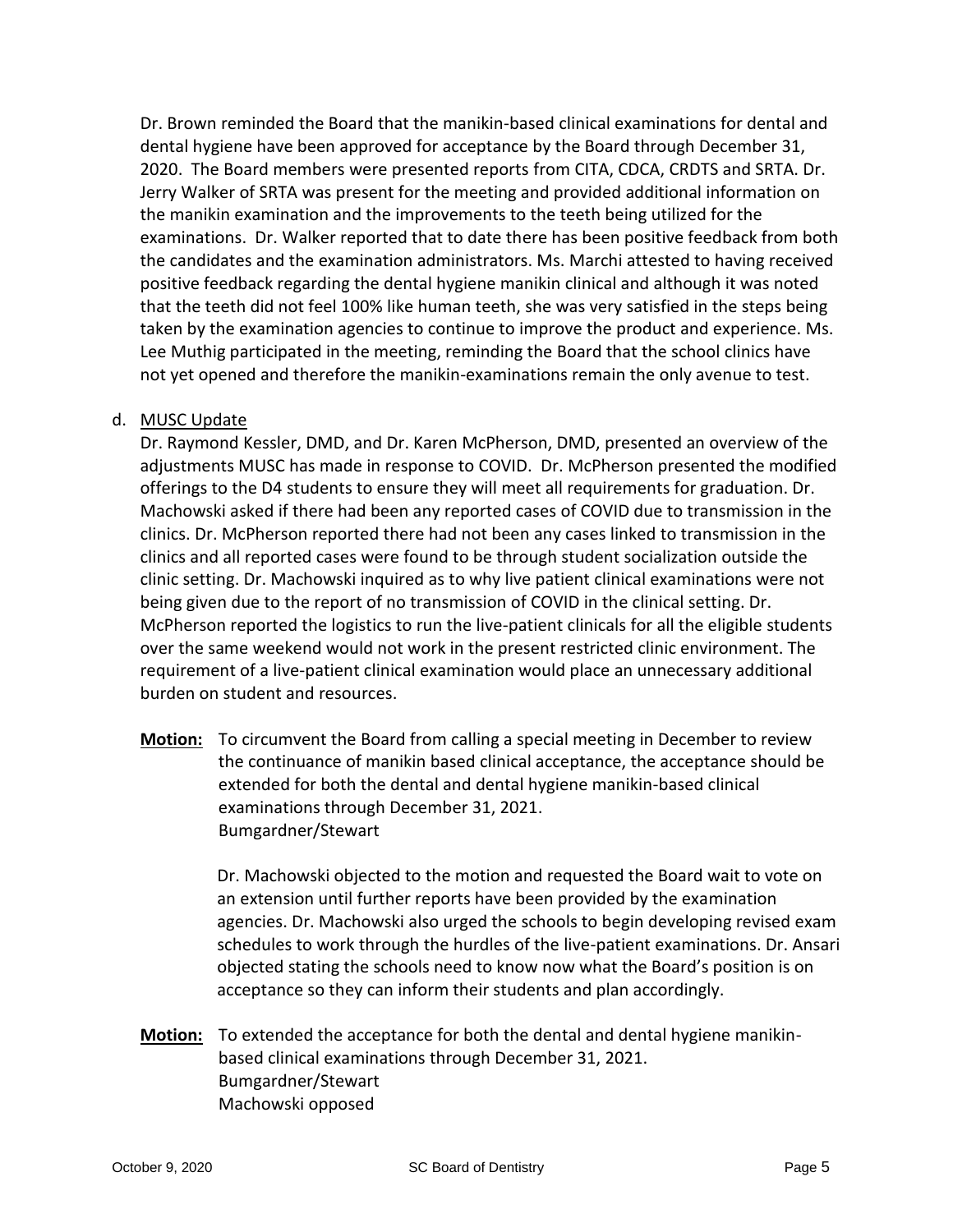Approved.

- **Motion:** To enter into executive session for legal advice. Administrator included not for the purposes of discussion but for facilitation of software. Machowski/Marler/approved.
- **Motion:** To enter into public session. Stewart/Ansari/approved.

Board President, Dr. Brown, noted for the record that no votes or actions were taken while in executive session.

# e. Administrator Report

Ms. Buttler reported there are currently 2,906 active general dental licenses, 721 active specialty licenses, 4,336 dental hygiene licenses and 5,212 dental assisting with nitrous oxide monitoring certificates, 203 dental technician licenses and 7 orthodontic technicians. The Board's current cash balance as of August 31, 2020 is \$3,388,609.92.

Ms. Buttler reported the Mobile Unit and Portable Dental Operations renewals closed on September 30, 2020. At the close of renewals, 12 mobile units had renewed, 11 are currently pending inspection and 38 portable dental units renewed, 1 is pending inspection. As a reminder, those registrations are annual renewals.

Dental renewals will be opening soon and will remain open till December 31, 2020 with late renewals commencing on January 1, 2021 and running to February 28, 2021. Reminder that CE Broker is not mandatory for this renewal cycle. This information has been included on the renewal notice and the online renewal application. Additionally, as previous discussed and approved, the board renewal cycle will shift to match the CE cycle and be in better alignment with the Board statutes. Following this renewal, licensure cycle will run from January 1 of odd number years to December 31 of even numbered years. Renewals will continue to have the late renewal period as specified from January 1 of odd number years to February 28 of odd number years.

Additionally included on this renewal cycle will be the inclusion of the sedation permit renewal as per S.C. Regulation 39-17(I). The \$200 biennial fee will be in addition to the regular license renewal fee. As with the regular license, the sedation permit renewal will be a flat \$200 fee and not affected by the number of facilities the licensees is utilizing the sedation permit in.

Ms. Buttler stated the Election for District 7 board seat has been concluded and Board staff will be conducting a double blind count. Following the close of the election, it was brought to the board office attention that certain dentists residing in District 7 did not receive a ballot. Upon review, it was found that a home address was not on file with the Board. Per S.C. Code of law 40-15-20(c), it stipulates licensed dentists residing in the subject district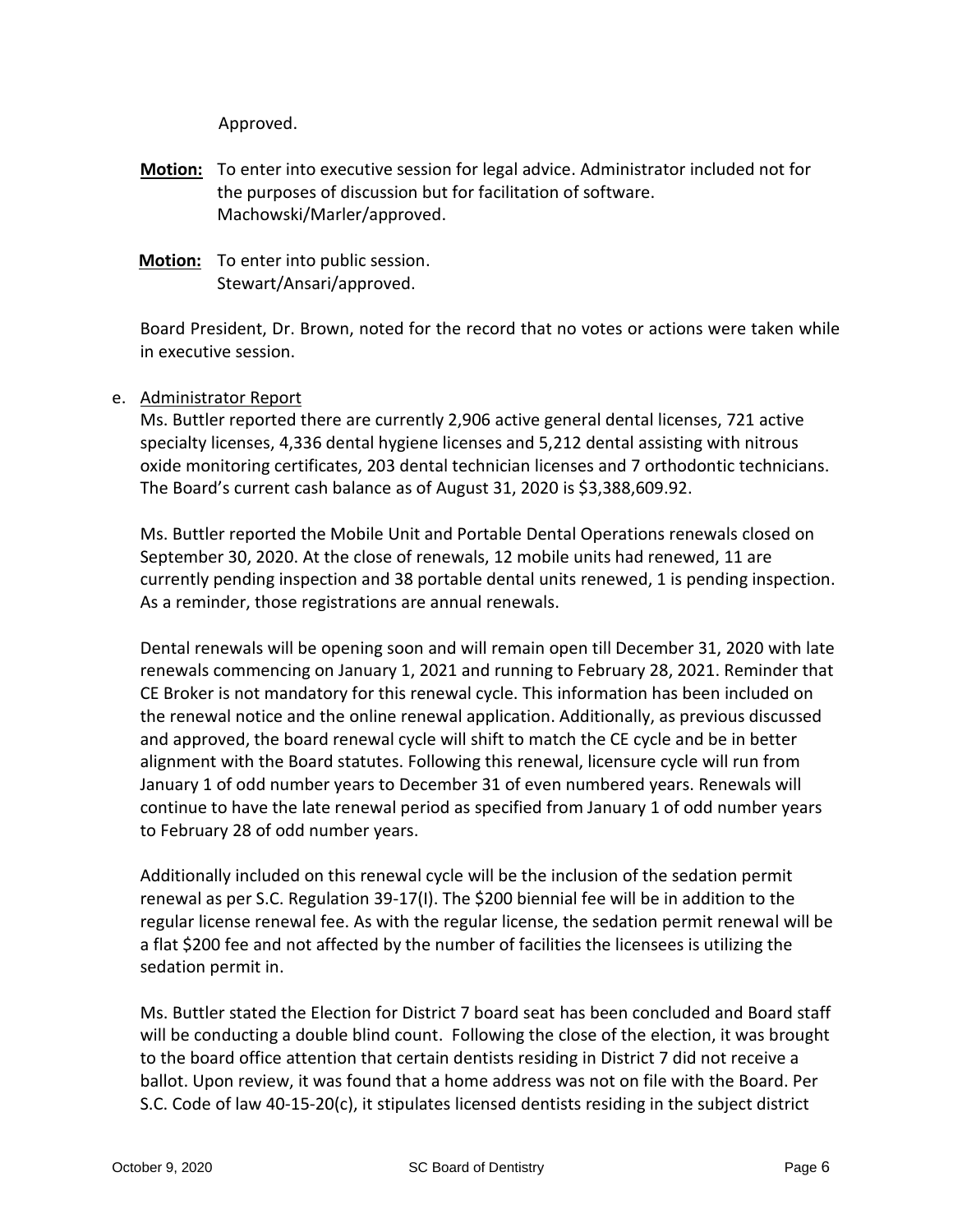shall vote. To ensure this does not occur in future elections, I have requested that the home address be mandatory to fill out on the upcoming renewals.

Ms. Buttler thanked Ms. Marchi for bringing to the Board's attention the changes to the National Board Dental Hygiene Exam. The Joint Commission on National Dental Examinations released notice on September 4, 2020 that candidates are now able to schedule appointment and complete a short-form version of the NBDHE at Pearson VUE testing centers. The announcement, quick facts and FAQs were presented for the Board's information.

# **NEW BUSINESS**

a. Specialty License for Orofacial Pain

Ms. Buttler reported the Board office was recently made aware of the ADA's recognition of Orofacial Pain as a dental specialty. Ms. Buttler introduced Dr. Haigler who requested the ability to receive a specialty license in Orofacial Pain from the Board. If accepted by the Board, until such a time as a state exam could be developed, the only ability for an applicant to attain specialty licensure would be to be a diplomate.

- **Motion:** To accept Orofacial Pain as a specialty licensed by the SC Board of Dentistry. Stewart/Ansari/approved.
- b. Travel Approval for AADB Mid-Winter Meeting in Chicago, IL on February 27-28, 2021 In light of several board seats expiring in the coming months and to ensure continuity of knowledge among the Board members, the Board is requesting to have more than two board members attend the conference.
	- **Motion:** To approve travel for all board members and the Board administrator to the AADB Mid-Winter Meeting in Chicago, IL on February 27-28, 2021. Bumgardner/Ansari/approved.
- c. Travel Approval for CDCA Annual Meeting in Grapevine, TX on January 7-9, 2021 **Motion:** To approve travel for two board members and the Board administrator to the CDCA Annual Meeting in Grapevine, TX on January 7-9, 2021. Bumgardner/Ansari/approved.

# **LEGAL BUSINESS**

Mr. Horner shared with the Board that the office has recently been receiving inquiries regarding the ability for licensed dental hygienists to perform myofunctional therapy. At the present time, it was the Board's understanding that myofunctional therapy lies within the purview of the Speech Pathology Board and therefore licensed dental hygienists wishing to provide myofunction therapy would need to attain the appropriate license with the Speech Pathology Board. Mr. Horner stated more information regarding the training and practice of the therapy is needed in order to determine if it may also fall within the scope of practice for the Board of